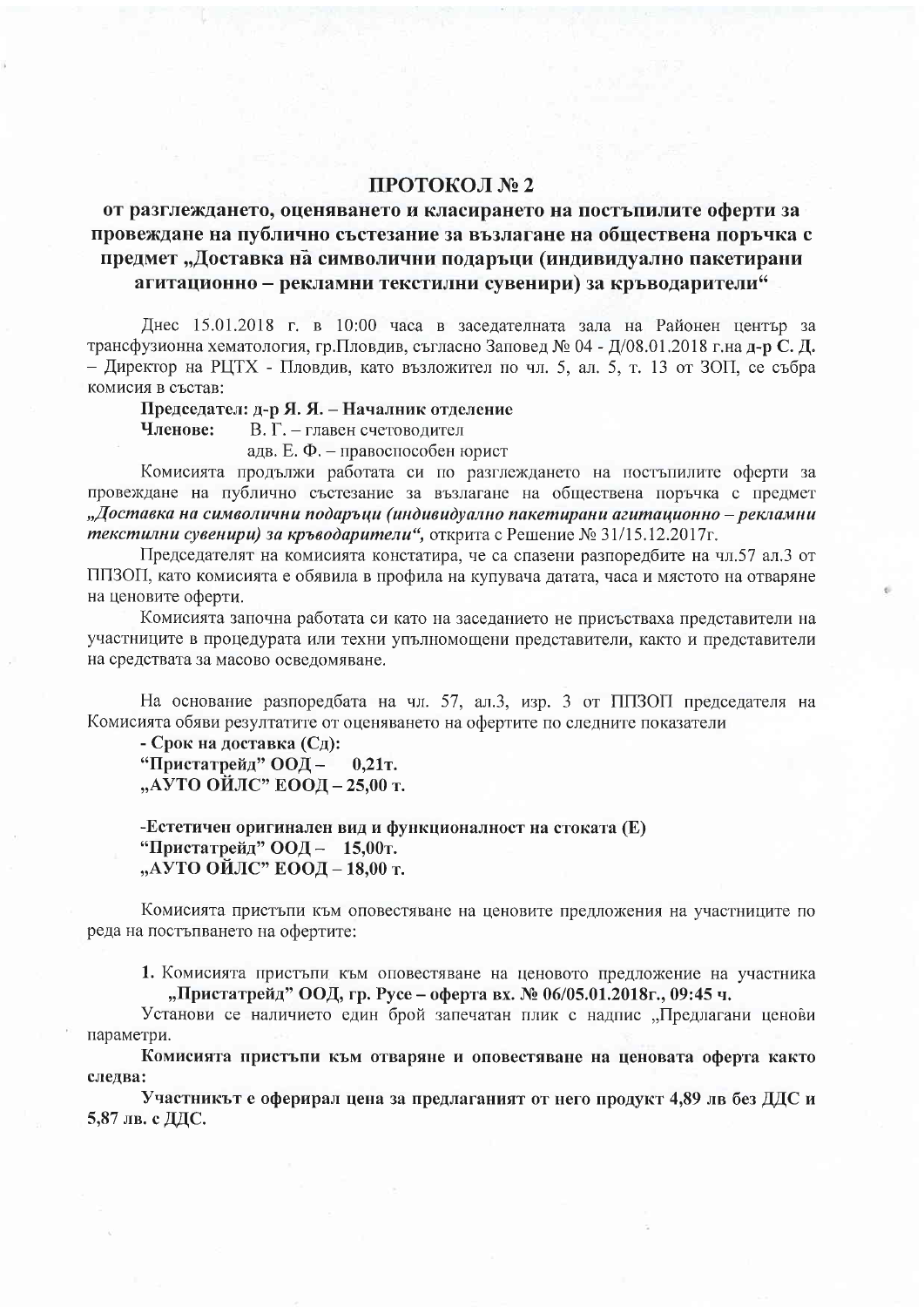2. Комисията пристъпи към оповестяване на ценовото предложение на участника "Ауто Ойлс" ЕООД, гр. Пловдив – оферта вх. № 07/05.01.2018г., 12:30 ч.

Установи се наличието елин брой запечатан плик с налпис "Преллагани ценови параметри.

Комисията пристъпи към отваряне и оповестяване на ценовата оферта както следва:

Участникът е оферирал цена за предлаганият от него продукт 4.30 лв без ДДС и 5,16 лв. с ДДС.

С това публичната част от заседанието на Комисията приключи. Комисията реши да продължи работата си и пристъпи към разглеждане на ценовите предложения с проверка на съответствието на представената от участника ценова оферта с образеца на Възложителя, както и аритметичната вярност на офертата.

По отношение на участника "Пристатрейд" ООД, Комисията установи, че Ценовото предложение на участника отговаря на образеца на Възложителя от одобрената документация. Установи се и аритметична вярност на офертата.

Комисията констатира, че ценовото предложение на участника отговаря на изискванията на закона и Възложителя в документацията за участие, въз основа на което допуска до следващ етап участника.

По отношенив на участника "Ауто Ойлс" ЕООД, Комисията установи, че Ценовото предложение на участника отговаря на образеца на Възложителя от одобрената документация. Установи се и аритметична вярност на офертата.

Комисията констатира, че ценовото предложение на участника отговаря на изискванията на закона и Възложителя в документацията за участие, въз основа на което допуска до следващ етап участника.

Комисията пристъпи към оценяване и класиране офертите на допуснатите участници по показателя "цена" (Ц) - изразява се с число в диапазона до 45, като съотношение между предложената най-ниска цена от участник в процедурата към предложената цена на всеки един от участниците, умножена с тегловен коефициент 45;

 $II = Llmin/Llyqac$ тник\*45

"Пристатрейд" ООД - 5,16/5,87\*45 = 39,56 т. "Ауто Ойле" ЕООД - 5,16/5,16-45= 45.00 т.

Комисията пристъпи към оценяване на участниците съгласно комплексната оценка, предвидена в методиката за оценяване:

 $KO = LI+C<sub>Д</sub>+E$ КО "Пристатрейд" ООД -39,56 т. + 0,21 т. +15,00 т = 54,77 T. КО "Ауто Ойле" ЕООД - 45,00 т. + 25,00 т. + 18,00 т.= 88,00 т.

Комисията единодушно взе следните

## РЕШЕНИЯ:

L. Комисията класира участниците както следва: